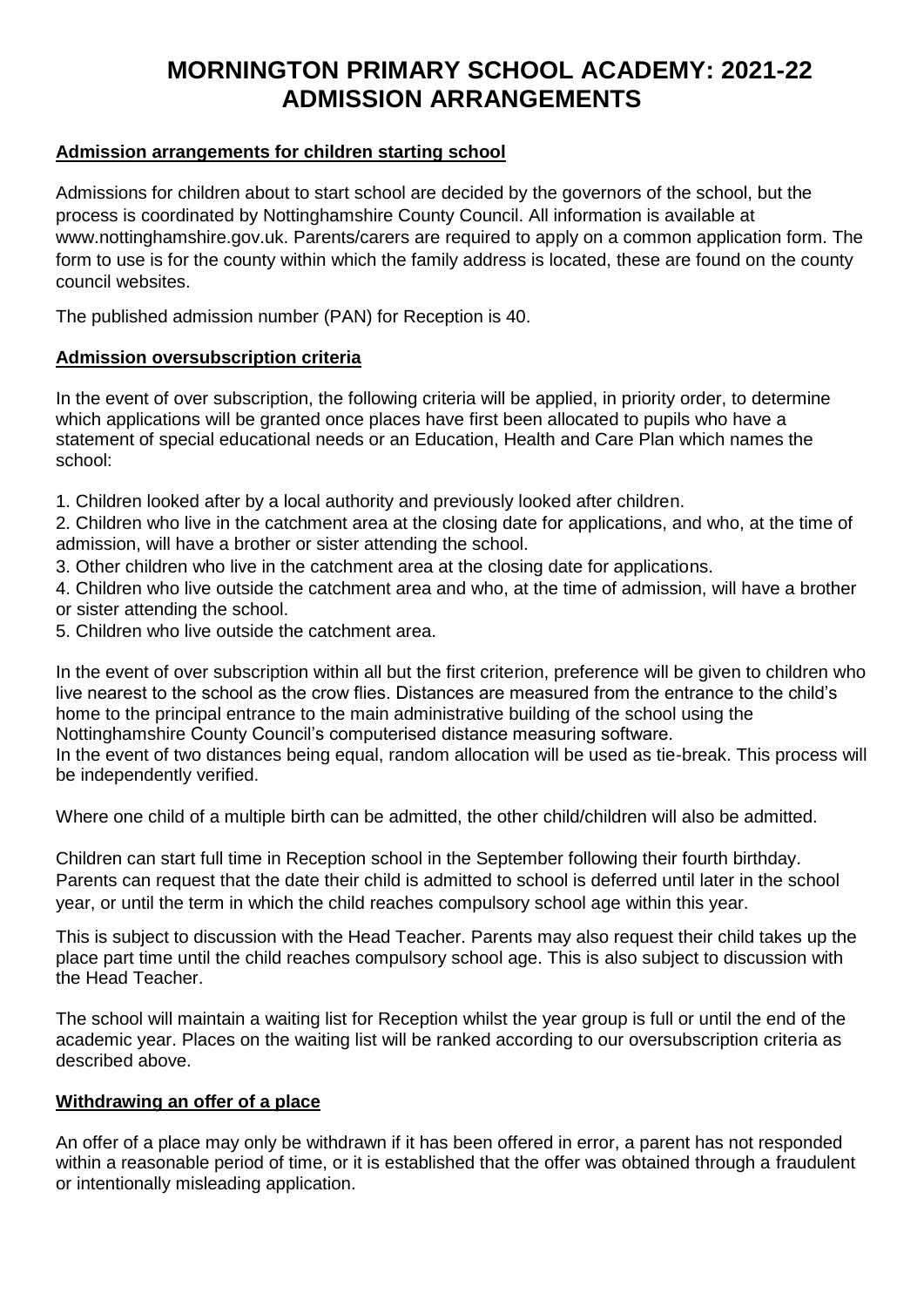## **Fraudulent or misleading information**

Where an offer of a place is found to be based on fraudulent or intentionally misleading information provided on the application, and this effectively denied a place to a child with higher priority for the place at the school, the offer of a place may be withdrawn.

Where the allocation has been withdrawn, the application will be reconsidered and the usual statutory right of appeal will be made available if a place is subsequently refused.

The School will check the home address on any applications where there are doubts about the information provided.

#### **Infant class sizes**

The School Admissions (Infant Class Sizes) (England) Regulations 2012 permit children to be admitted as exceptions to the infant class size limit. Section 1 of the SSFA 1998 limits the size of an infant class (that is, a class in which the majority of children will reach the age of five, six or seven during the school year) to 30 pupils per school teacher. The School Admissions Code 2014 (2.15) states that additional children **may** be admitted under limited exceptional circumstances. These children will remain as 'excepted pupils' for the time they are in an infant class or until the class numbers fall back to the current infant class size limit.

#### **Special consideration**

The following groups of children will be given special consideration in their application for a particular school: children whose particular medical needs, mobility support needs, special educational needs or social circumstances are supported by written evidence from a doctor, social worker or other relevant professional stating that the school is the only school which could cater for the child's particular needs. The evidence must be presented at the time of the application.

The governors will consider each case on its merits and determine the allocation of any such place on the basis of the written evidence. Admission under 'special circumstances' will take precedence over all but the first of the numbered criteria.

#### **Late Applications**

Late applications are dealt with via the co-ordinated admissions scheme. Further details can be found at [www.notinghamshire.gov.uk](http://www.notinghamshire.gov.uk/)

#### **In year admissions**

Admission into school throughout the academic year is decided by the governors of the school. Application forms can be obtained from the school itself.

Applications for admission to year groups other than the intake year group will be considered in relation to the published admission limit which applied when the year group was first admitted to the school, subject to infant class size restrictions. If places are available within the year group, the child will be admitted. If there are more applications than places available, the oversubscription criteria above will be used to determine which child can be offered a place using the oversubscription criteria.

A waiting list will be in operation for all other years where the school receives more applications than places available. The waiting lists will remain open whilst the number of places in the year group is full, or until the end of the academic year.

Where the number of students in a particular year group falls below the published admission number, the person whose name appears first on that particular year group's waiting list will be offered a place.

A child's position on this waiting list will be determined by the application of the school's published oversubscription criteria.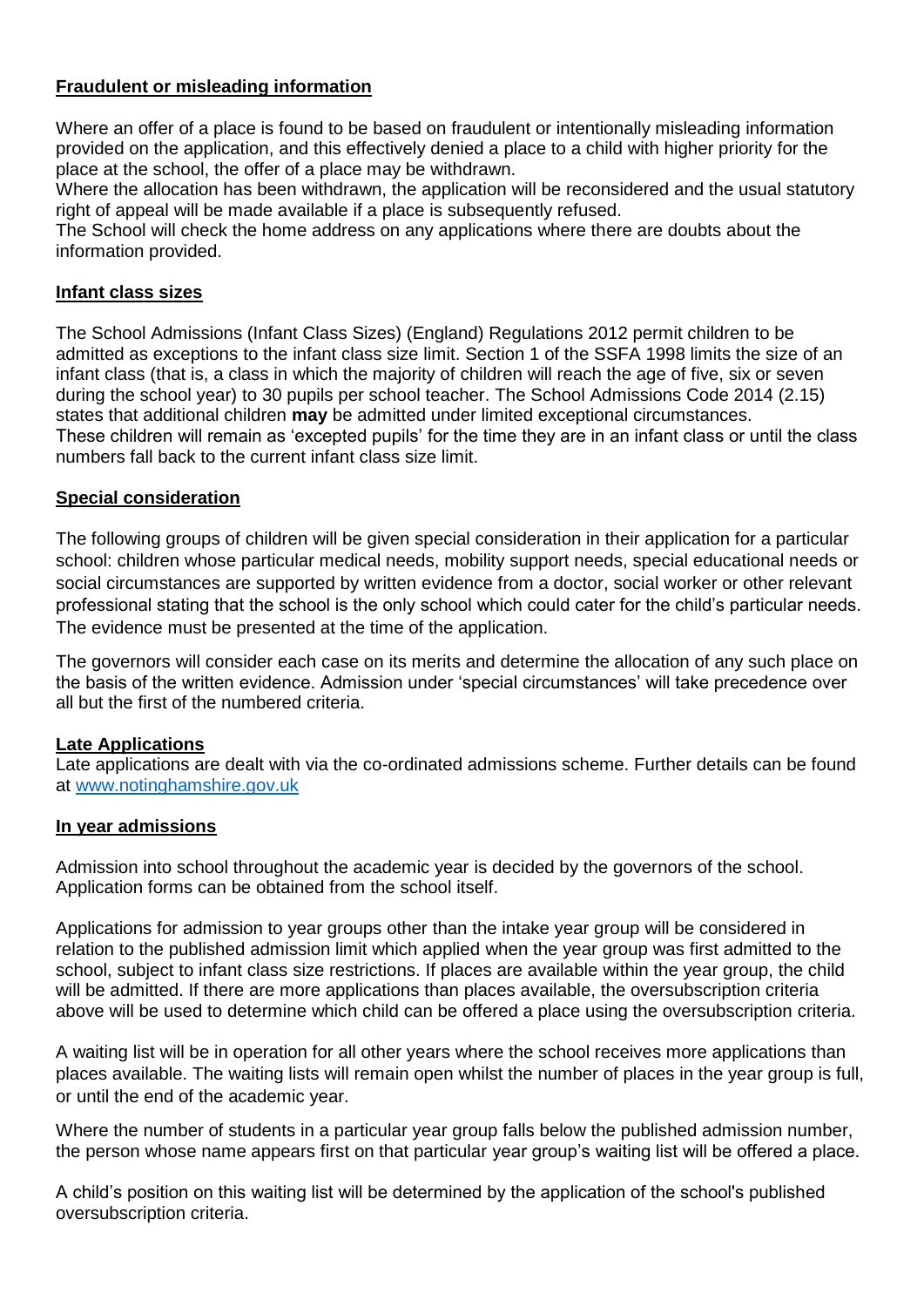Parents are welcome to ask the position they currently hold on the list. However, because the school constantly receives applications for admission throughout the year, the waiting list is continually being re-ordered. Parents need to be aware that their position on the list may rise and fall over time and therefore a higher position on the list is not necessarily a good indicator of the likelihood of a place being offered. Length of time on the waiting list will not be a factor in offering a place.

Children who are the subject of a direction by a Local Authority to admit or who are allocated to the school in accordance with the In-Year Fair Access Protocols, will take precedence over those children on a waiting list.

### **Admission of children outside the normal age group**

Parents may seek a place for their child outside of the normal age group, for example, if the child is gifted and talented or has experienced problems such as ill health. In addition, the parents of a summer born child may choose not to send that child to school until the September following their fifth birthday and may request that they are admitted out of their normal age group – to reception rather than year 1. Children should only be educated out of the normal age group in very limited circumstances.

Parents should submit a request in writing to the school and their local authority admissions team as early as possible. The decision will be made based on the circumstances of each case and in the best interests of the child concerned. This will include taking account of the parent's views; information about the child's academic, social and emotional development; where relevant, the child's medical history and the views of a medical professional; whether they have previously been educated out of their normal age group; and whether they may naturally have fallen into a lower age group if it were not for being born prematurely. The views of the head teacher of the school concerned will also be taken into account.

Where it is agreed that a child will be admitted out of the normal age group and, as a consequence of that decision, the child will be admitted to a relevant age group (i.e. the age group to which pupils are normally admitted to the school) the local authority and admission authority **must** process the application as part of the main admissions round on the basis of their determined admission arrangements only, including the application of oversubscription criteria where applicable. The parent has a statutory right to appeal against the refusal of a place at a school for which they have applied. This right does not apply if they are offered a place at the school but it is not in their preferred age group.

# **Transfer to Secondary School**

Where a child has been educated out of the normal age group it is the parent's responsibility to again request admission out of the normal age group when they transfer to secondary school. It will be for the admission authority of the preferred school to decide whether to admit the child out of the normal age group. The admission authority must make a decision on the basis of the circumstances of each case and in the child's best interests, and will need to bear in mind the age group the child has been educated in up to that point.

#### **Home Address**

The child's place of residence is taken to be the parental home, other than in the case of children fostered by a local authority, where either the parental address or the foster parent(s) address may be used. If a child's parents live at separate addresses, the address where the child permanently spends at least three 'school' nights (i.e. Sunday, Monday, Tuesday, Wednesday or Thursday) will be taken to be the place of residence. Addresses of other relatives or friends will not be considered as the place of residence, even if the child stays there for all or part of the week. Evidence that a child's place of residence is permanent may also be sought. The evidence should prove that a child lived at the address at the time of the application. Informal arrangements between parents will not be taken into consideration.